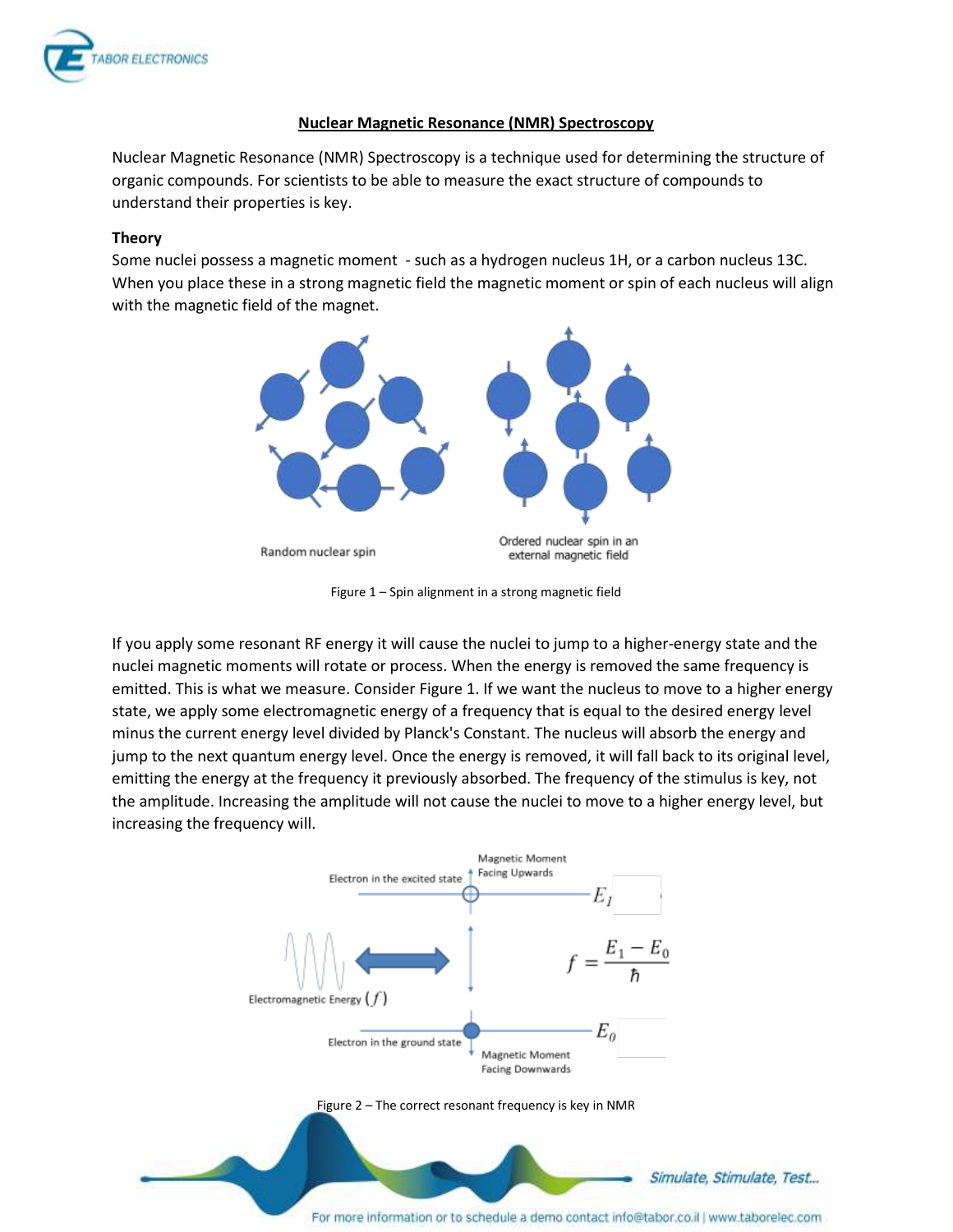

As previously discussed, Nuclei also possess a type of angular momentum called spin. As the nucleus moves from one energy level to another, the spin momentum changes. At the lower energy level, the momentum is pointing down or a 'spin-down' state, when electromagnetic energy is applied, the spin changes until the momentum is pointing upwards as the electron achieves the next energy level. This is the spin-up state. When the nucleus state can be defined this way, it is said to possess an eigenstate, as both position and momentum are known and can be quantified through measurement.

### **Making a measurement**

The 'Sample' to be analyzed is placed within a large magnetic field – the magnets' field can vary and is related to the resonant frequency that we wish to measure – it is usually in the form of a superconducting magnet. A probe is also placed within the magnetic field – this contains the antenna that is used to transmit resonant RF frequency at the sample. The same antenna is used to receive the emitted energy as the energy levels decay or relax back to their original state. The amplitude of the emitted resonant frequency is measured, and the decay can be plotted on a graph. This is called the Free Inductive Decay or FID. If an FFT is taken of the FID curve you will see the spectra of the molecules that make up the compound.



Figure 3 FID Curve and FFT showing the NMR Spectra

#### **Measurement Setup**

Traditionally an LO, mixer (upconverter) and arbitrary waveform generator would be used to generate the appropriate resonant RF pulse. A sensitive RF receiver or lock-in amplifier would be used to measure the emitted energy as the energy levels decay. With a product such as the Tabor Proteus a direct to RF or Microwave pulse can be generated, and the wideband digitizer option of the arbitrary waveform transceiver can be used as the receiver. Figure 4 Shows a typical measurement setup.

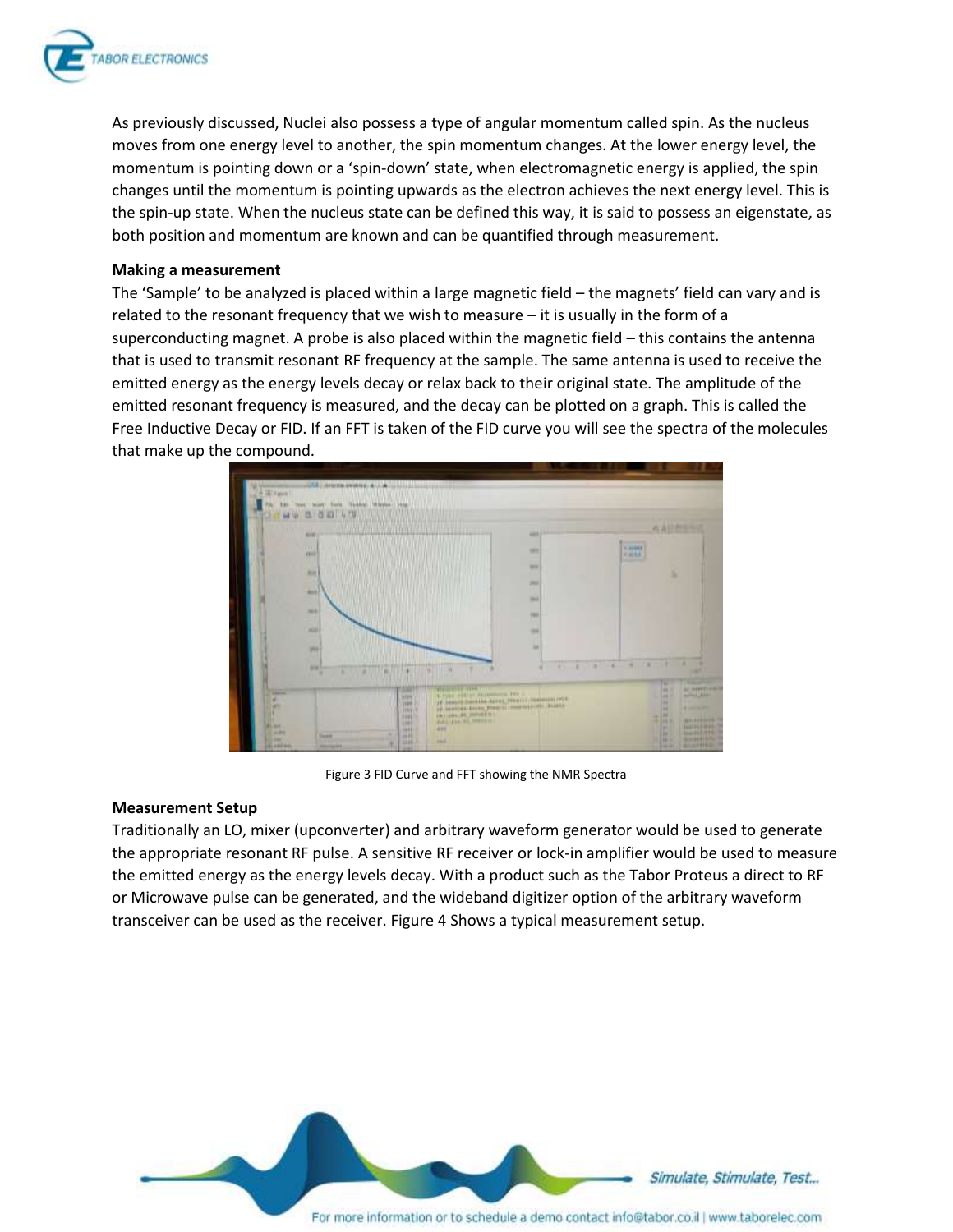



Received Pulse Train - amplitude of modulated frequency = Free Inductive Decay

Figure 4 Typical Setup of an advanced NMR measurement system.

Proteus also has a tightly couple Generation and Analysis Architecture. Therefore, advances can be made in pulses characteristics and measurement analysis, helping create the next generation of high-Resolution NMR measurement capability. Figure 5 shows an experimental setup at UC Berkeley in California – comparing LO and low sample rate AWG to the direct to microwave capability of Proteus. Proteus significantly reduces the footprint of equipment required to perform NMR measurements, while speeding up the measurement process by orders of magnitude.